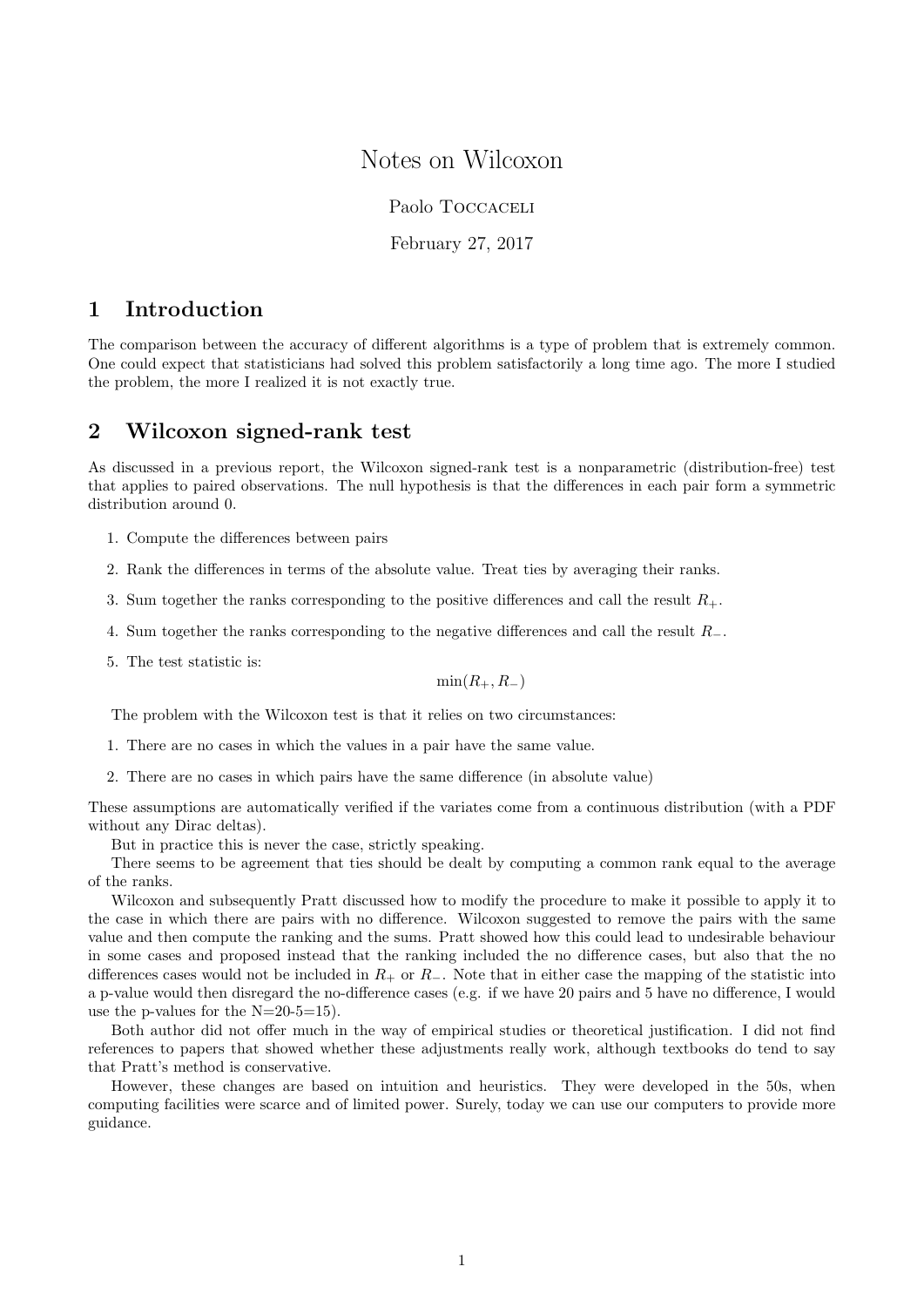### 2.1 Recomputation of Wilcoxon statistic

Last week Prof. Vovk helpfully pointed out that one should not just look at a p-value reported by a library but should look at the adjacent values. Unfortunately, the libraries I use for Wilcoxon (in python as well as in R) do not let the user enter the statistic, but they start from the actual variates.

Also, I realized that the python Wilcoxon library computes the p-value using a Gaussian approximation that is unsatisfactory for fewer than 20 pairs.

So I set out to recompute the Wilcoxon statistic.

In Figure [1](#page-1-0) you can see the graphs for the one-sided Wilcoxon statistic (i.e. I considered only  $R_-\$ )



<span id="page-1-0"></span>Figure 1: Wilcoxon statistics to p-value. The x axis has the value of the statistic and the y axis the probability to see a value less than or equal to the statistic if the null hypothesis is true. Each line correspond to a different number of paired observations. The bottom plot is for the interesting range of p-values.

The values were obtained by enumerating all the possible assignments of signs to ranks (all assumed to occur with the same probability). The computation took about 8s overall.

I compared the values to those reported for some critical values on statistical tables and they are in agreement.

#### 2.2 Study of the effect of ties and zero differences

The p-values computed above apply if the distribution is continuous. What happens when there are ties and zeros?

Pratt does say that the distribution of the Wilcoxon statistic must change. But how?

I decided that this question was worth some investigation. I set up a simulation in which I generated a large number of sets of N pairs according to some distribution and I count of occurrences of the values of the statistic based on those pairs.

The pairs were generated by drawing from a normal distribution and then quantizing the values into a number of bins of the same width, between -10.5 and +10.5. To study the effect of the discretization, I repeated the simulation with different numbers of bins.

Also, I computed what the p-value would be if one used the Wilcoxon and Pratt methods of dealing with null differences and I counted those below 0.01 and below 0.05. The results are in Table [2.2.](#page-3-0) Ideally, one would want to find again 0.01 and 0.05 as relative frequencies. In fact, fewer were found, which means than both Wilcoxon and Pratt p-values are too conservative. What they suggest happens  $1\%$  of the time, actually occurs less often (so should be considered stronger evidence against the null hypothesis than the p-value would make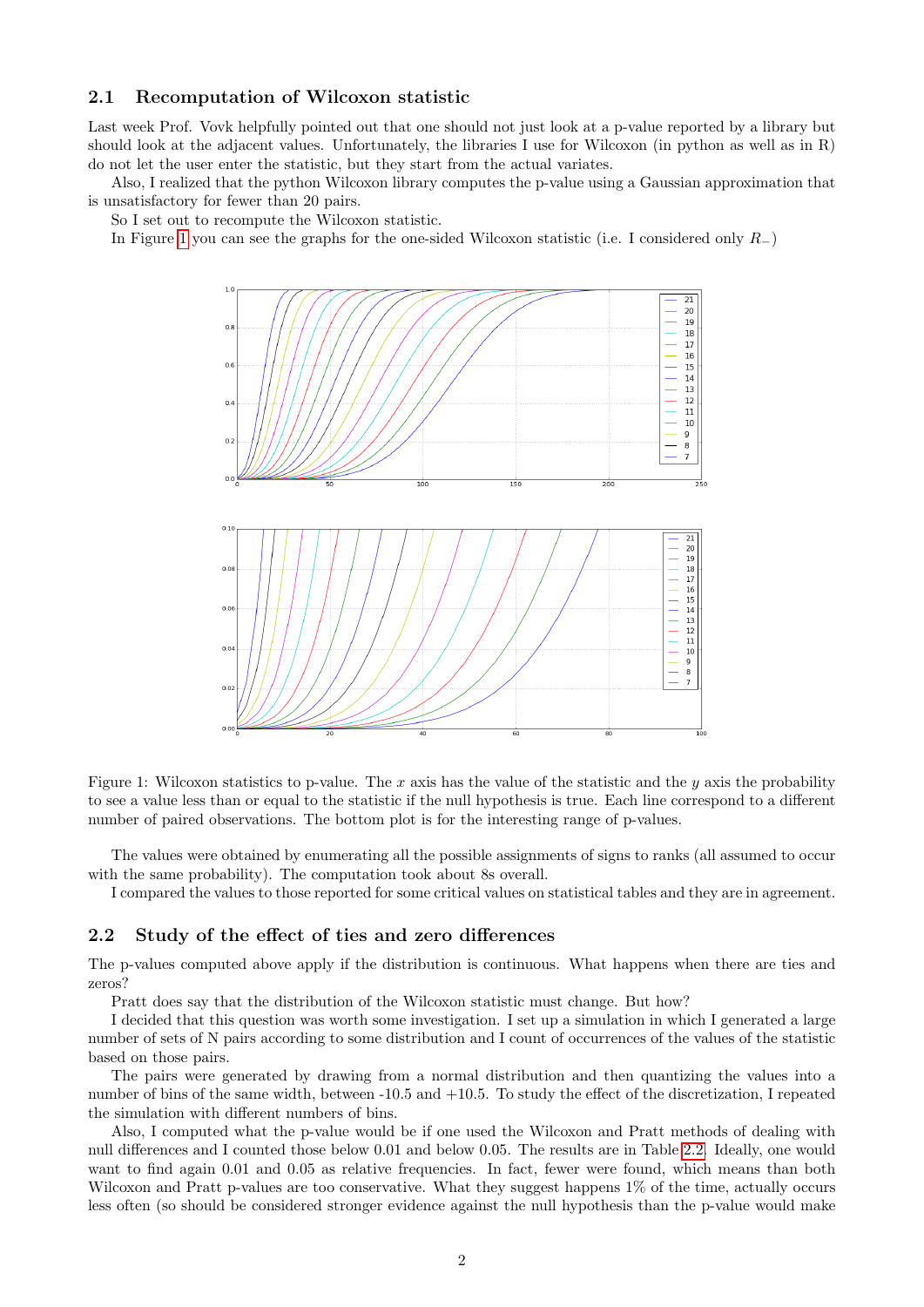you think). Surprisingly for me, Wilcoxon method appears to be close to the actual distribution, whereas Pratt is very conservative.

Figure [3](#page-3-0) shows the resulting statistic distributions for the case of 23 bins.



Figure 2: Wilcoxon statistics to p-value for N=20 from simulation that includes ties and zero diffs. The top plot uses Wilcoxon's method, the bottom plot uses Pratt's method.

Figure ?? shows the resulting statistic distributions for the case of 45 bins.

I also tried out an asymmetric distribution for the variates, the gamma function shown in Figure [4.](#page-4-0) I also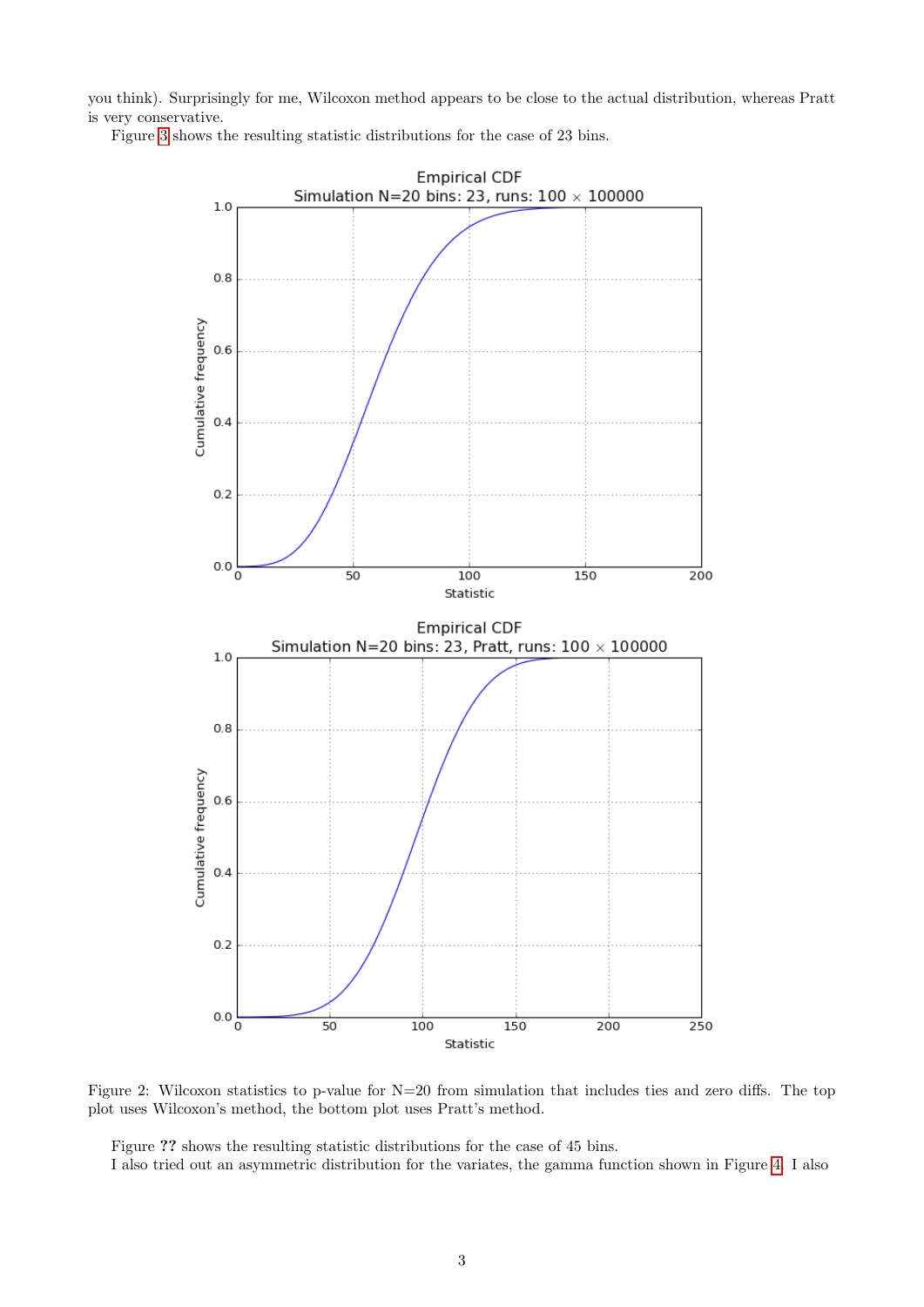

<span id="page-3-0"></span>Figure 3: Wilcoxon statistics to p-value for N=20 from simulation that includes ties and zero diffs. The top plot uses Wilcoxon's method, the bottom plot uses Pratt's method.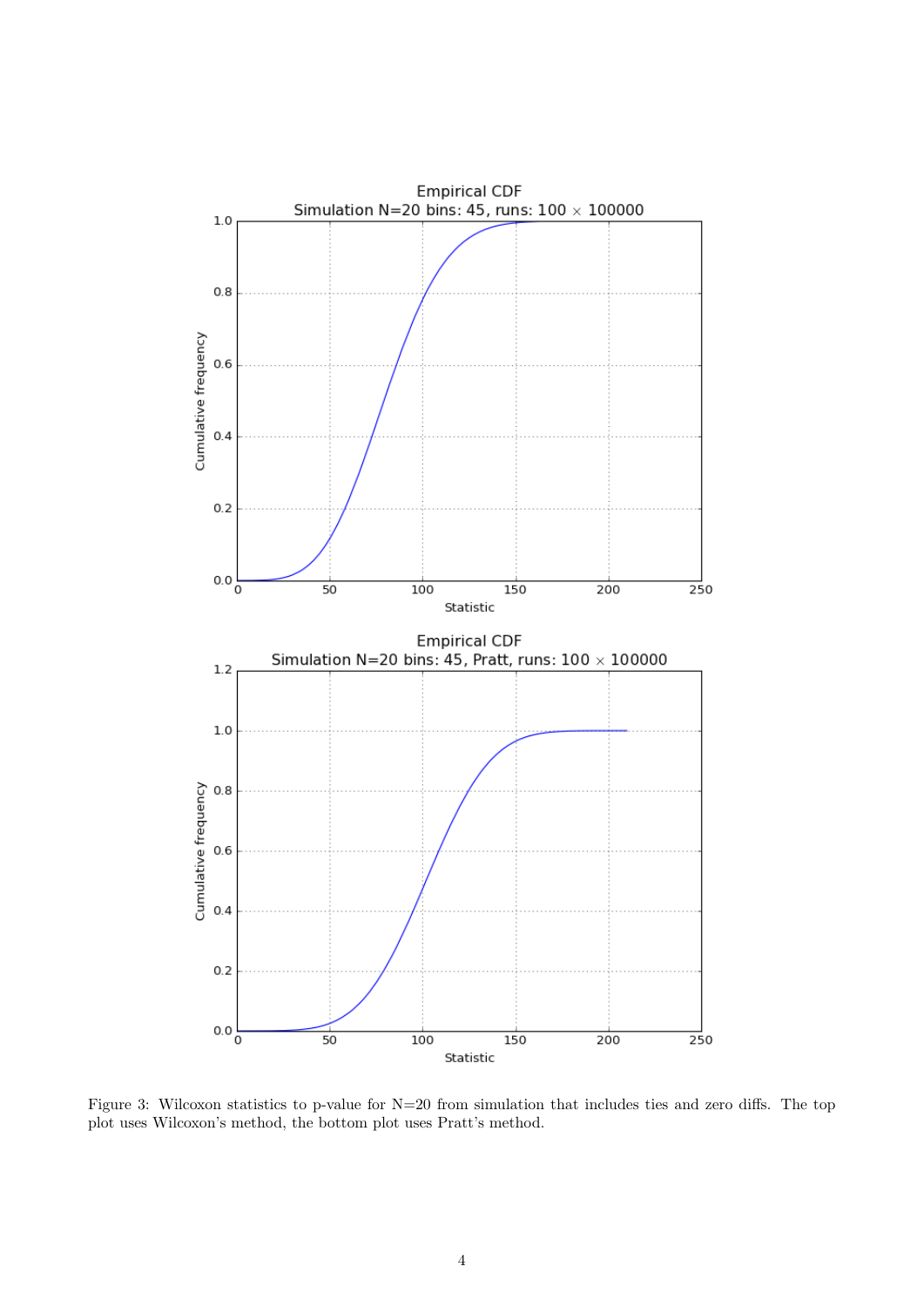| <b>Bins</b> | Actual              | Actual   | <b>Bins</b> | Actual              | Actual   |
|-------------|---------------------|----------|-------------|---------------------|----------|
|             | rel freq            | rel freq |             | rel freq            | rel freq |
|             | Wilcoxon            | Pratt    |             | Wilcoxon            | Pratt    |
| 23          | 0.0074016 0.0011322 |          | 23          | 0.0434252 0.0060545 |          |
| 45          | 0.0087326 0.0028679 |          | 45          | 0.0479142 0.0161911 |          |
| 111         | 0.0093207 0.005883  |          |             | 0.0490891 0.0313897 |          |

Table 1: Observed relative frequencies of variates for which computed p value would be  $\leq 0.01$  (left table) and  $\leq 0.05$  (right table)



<span id="page-4-0"></span>Figure 4: Gamma, shape 3, scale 2.25 (mode at 4.5). The right pane shows the distribution of the differences.

| <b>Bins</b> | Actual<br>rel freq  | Actual<br>rel freq | <b>Bins</b> | Actual<br>rel freq  | Actual<br>rel freq |
|-------------|---------------------|--------------------|-------------|---------------------|--------------------|
|             | Wilcoxon            | Pratt              |             | Wilcoxon            | Pratt              |
|             |                     |                    |             |                     |                    |
| 10          | 0.0077425 0.0012352 |                    | 10.         | 0.0444789 0.0067979 |                    |
| 20          | 0.0088929 0.0030831 |                    | 20          | 0.0482938 0.017308  |                    |
| 30          | 0.0091832 0.0044841 |                    | 30          | 0.0489291 0.0244664 |                    |
|             |                     |                    |             |                     |                    |

Table 2: Observed relative frequencies of variates for which computed p value would be  $\leq 0.01$  (left table) and  $\leq 0.05$  (right table). In this case, the variates were generated with a gamma distribution, then they were quantized and their difference was taken.